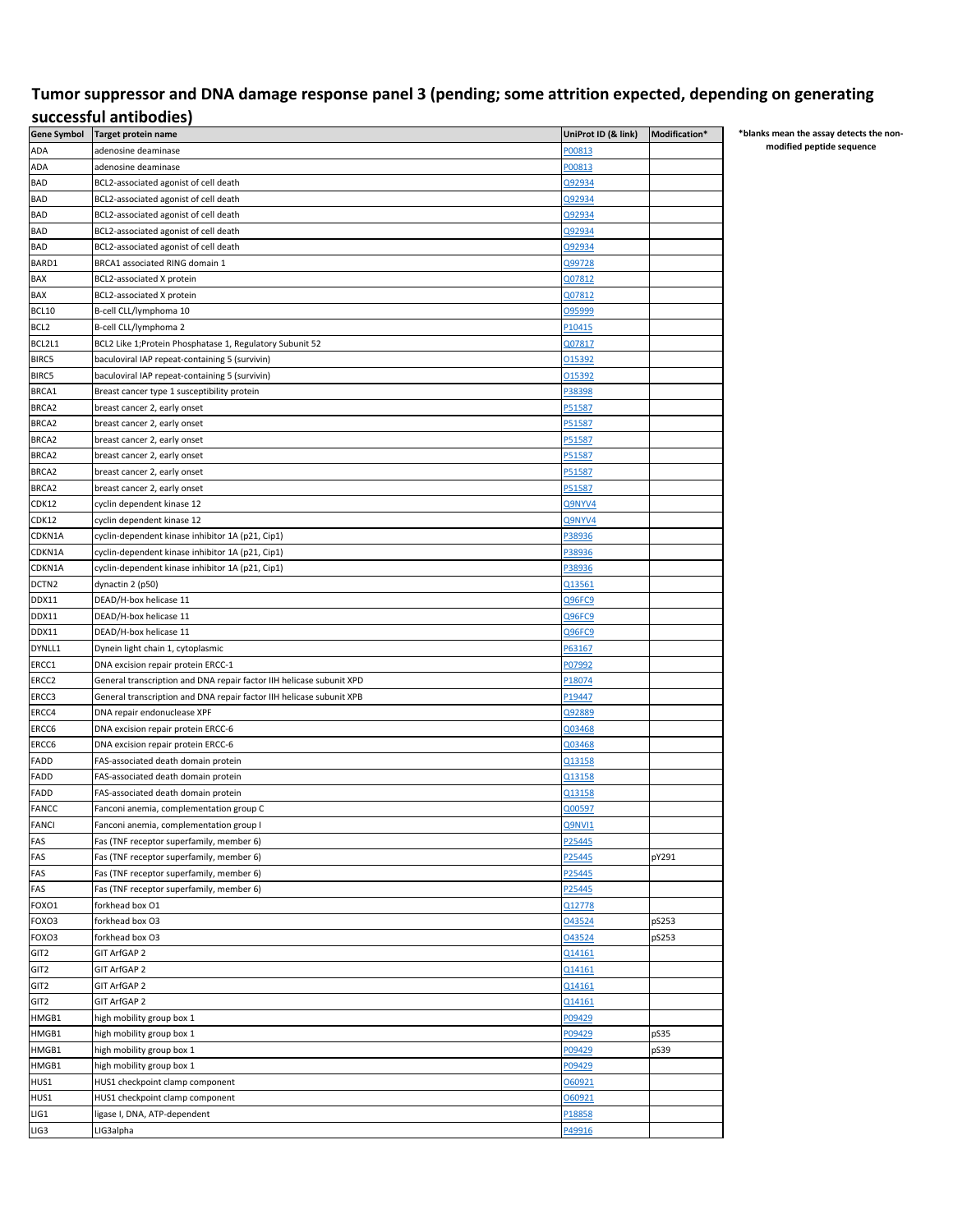| LIG4                       | DNA ligase 4                                                            | P49917           |        |
|----------------------------|-------------------------------------------------------------------------|------------------|--------|
| LIG4                       | DNA ligase 4                                                            | P49917           |        |
| LIG4                       | DNA ligase 4                                                            | P49917           |        |
| MCL1                       | Induced myeloid leukemia cell differentiation protein Mcl-1             | Q07820           |        |
| <b>MGMT</b>                | O-6-methylguanine-DNA methyltransferase                                 | P16455           |        |
| MLH1                       |                                                                         |                  |        |
|                            | DNA mismatch repair protein Mlh1                                        | P40692           |        |
| MSH <sub>2</sub>           | mutS homolog 2, colon cancer, nonpolyposis type 1 (E. coli)             | P43246           |        |
| MSH3                       | DNA mismatch repair protein Msh3                                        | P20585           |        |
| MSH3                       | DNA mismatch repair protein Msh3                                        | P20585           |        |
| MSH3                       | DNA mismatch repair protein Msh3                                        | P20585           |        |
| MSH <sub>6</sub>           | mutS homolog 6 (E. coli)                                                | P52701           |        |
| MUC1                       | Mucin-1                                                                 | P15941           |        |
| MUC1                       | Mucin-1                                                                 | P15941           |        |
| <b>MUTYH</b>               | Adenine DNA glycosylase                                                 | Q9UIF7           |        |
| <b>NIPBL</b>               | NIPBL, cohesin loading factor                                           | Q6KC79           |        |
| NUDT16L1                   | nudix hydrolase 16 like 1                                               | Q9BRJ7           |        |
| PALB <sub>2</sub>          | Partner and localizer of BRCA2                                          | <b>Q86YC2</b>    |        |
| PARP2                      | Poly [ADP-ribose] polymerase 2                                          | Q9UGN5           |        |
| PAXIP1                     | PAX-interacting protein 1                                               | Q6ZW49           |        |
| PDIA3                      | protein disulfide isomerase family A, member 3                          | P30101           |        |
|                            |                                                                         | P30101           |        |
| PDIA3                      | protein disulfide isomerase family A, member 3                          |                  |        |
| PDIA3                      | protein disulfide isomerase family A, member 3                          | P30101           |        |
| PMS1                       | PMS1 protein homolog 1                                                  | P54277           |        |
| PMS <sub>2</sub>           | Mismatch repair endonuclease PMS2                                       | P54278           |        |
| PMS <sub>2</sub>           | Mismatch repair endonuclease PMS2                                       | P54278           |        |
| POLB                       | DNA polymerase beta                                                     | P06746           |        |
| POLB                       | DNA polymerase beta                                                     | P06746           |        |
| POLB                       | DNA polymerase beta                                                     | P06746           |        |
| POLD1                      | DNA polymerase delta catalytic subunit                                  | P28340           |        |
| <b>POLE</b>                | polymerase (DNA directed), epsilon                                      | Q07864           |        |
| POLE                       | polymerase (DNA directed), epsilon                                      | Q07864           |        |
| POLE3                      | DNA polymerase epsilon subunit 3                                        | Q9NRF9           |        |
| POLE3                      | DNA polymerase epsilon subunit 3                                        | Q9NRF9           |        |
| POLM                       | polymerase (DNA directed), mu                                           | Q9NP87           |        |
|                            |                                                                         |                  |        |
|                            |                                                                         |                  |        |
| PRDX2                      | Peroxiredoxin 2                                                         | P32119           |        |
| PRDX2                      | Peroxiredoxin 2                                                         | P32119           |        |
| PRDX4                      | Peroxiredoxin 4                                                         | Q13162           |        |
| PRDX4                      | Peroxiredoxin 4                                                         | Q13162           |        |
| PRKDC                      | DNA-dependent protein kinase catalytic subunit                          | P78527           | pT2609 |
| PRKDC                      | DNA-dependent protein kinase catalytic subunit                          | P78527           |        |
| PTEN                       | phosphatase and tensin homolog (mutated in multiple advanced cancers 1) | P60484           |        |
| <b>PTEN</b>                | phosphatase and tensin homolog (mutated in multiple advanced cancers 1) | P60484           |        |
| PTEN                       | phosphatase and tensin homolog (mutated in multiple advanced cancers 1) | P60484           |        |
| PTEN                       | phosphatase and tensin homolog (mutated in multiple advanced cancers 1) | P60484           |        |
| RAD1                       | RAD1 checkpoint DNA exonuclease                                         | 060671           |        |
|                            |                                                                         |                  |        |
| RAD51                      | DNA repair protein RAD51 homolog 1                                      | Q06609           |        |
| RAD51                      | DNA repair protein RAD51 homolog 1                                      | Q06609           |        |
| RECQL                      | ATP-dependent DNA helicase Q1                                           | P46063           |        |
| RECQL                      | ATP-dependent DNA helicase Q1                                           | P46063           |        |
| RECQL                      | ATP-dependent DNA helicase Q1                                           | P46063           |        |
| RNASEH2A                   | ribonuclease H2 subunit A                                               | 075792           |        |
| RNASEH2A                   | ribonuclease H2 subunit A                                               | 075792           |        |
| RNASEH2A                   | ribonuclease H2 subunit A                                               | 075792           |        |
| <b>RNF168</b>              | ring finger protein 168                                                 | Q8IYW5           |        |
| RPA1                       | replication protein A1                                                  | P27694           |        |
| RPA1                       | replication protein A1                                                  | P27694           |        |
| SLFN11                     | Schlafen family member 11                                               | Q7Z7L1           |        |
| TCOF1                      | Treacle protein                                                         | Q13428           |        |
| TCOF1                      | Treacle protein                                                         | Q13428           |        |
| TGFB1                      | transforming growth factor, beta 1                                      | P01137           |        |
| <b>TIPRL</b>               | TOR signaling pathway regulator                                         | 075663           |        |
| <b>TNF10</b>               | Tumor necrosis factor ligand superfamily member 10                      | P50591           |        |
|                            |                                                                         |                  |        |
| <b>TNF10</b>               | Tumor necrosis factor ligand superfamily member 10                      | P50591           |        |
| TOP1                       | topoisomerase (DNA) I                                                   | P11387           |        |
| <b>TP53</b><br><b>TP53</b> | Cellular tumor antigen p53<br>Cellular tumor antigen p53                | P04637<br>P04637 |        |